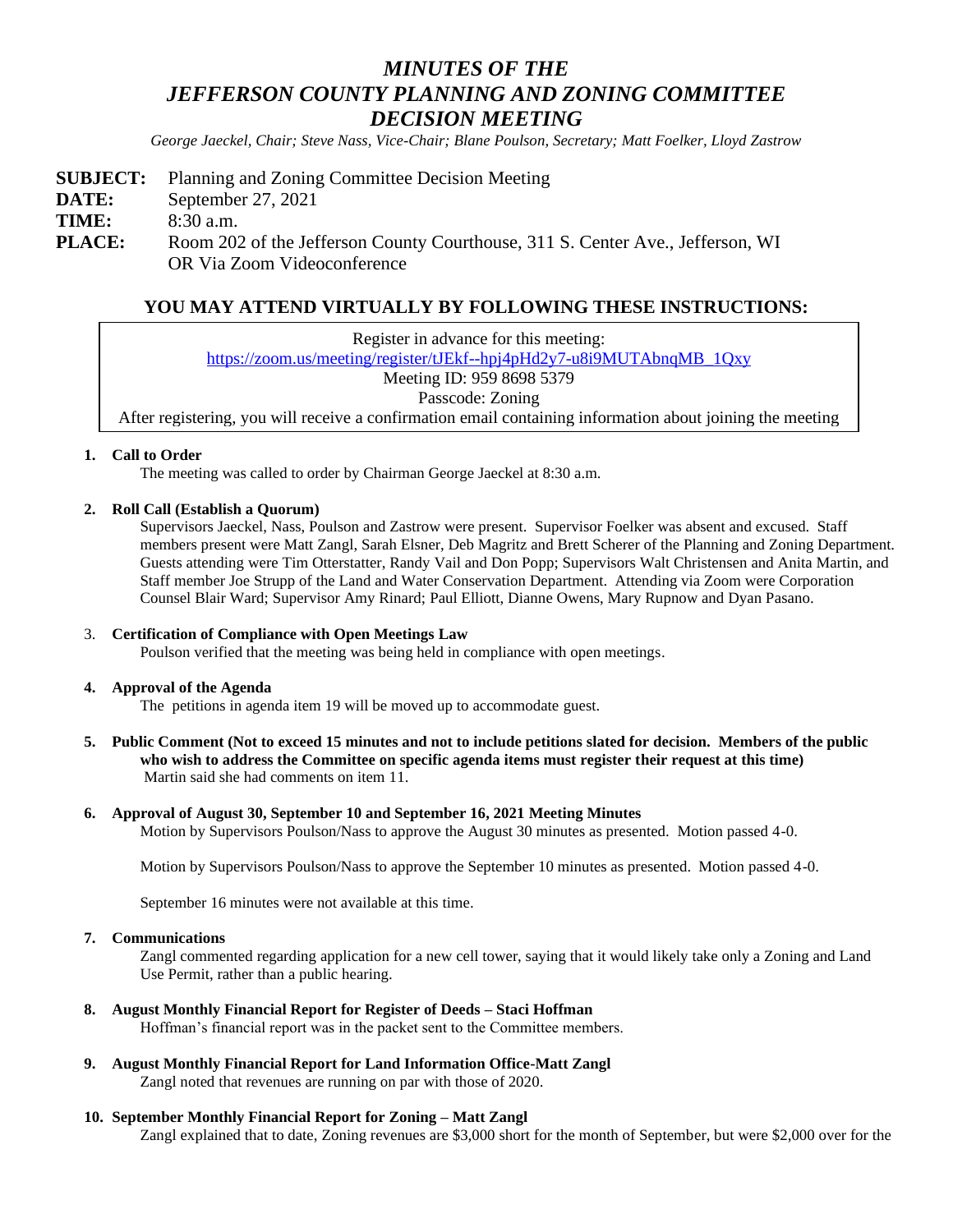month of September.

## **11. Discussion and Possible Action on Livestock Siting Amendments:**

**a)** Cold Spring Egg Farms, W2022 State Road 59, PIN 024-0516-1911-000, Town of Palmyra, for abandonment of a liquid waste storage facility and construction of a Manure Storage Facility

The request was explained by Strupp. The proposal is to replace a burned out building and abandon a pond. A plan has been created for abandonment. Supervisor Martin explained her concerns with phosphorous levels and Strupp gave explanation. Motion by Supervisors Nass/Poulson to approve the amendment with a recommendation that perhaps phosphorus levels could be monitored more closely. A roll call vote was taken with Supervisors Zastrow, Poulson, Nass and Jaeckel voting in favor of the amendment. Motion passed.

**b)** Alta Genetics, N8452 Airport Rd, on PIN 032-0815-2121-000, Town of Watertown, to add a 896 square foot bull barn to their plan Strupp also explained this proposal. Motion by Supervisors Nass/Jaeckel to approve. A roll call vote was taken with Supervisors Jaeckel, Nass, Poulson and Zastrow voting in favor. Motion passed.

## **12. Discussion on Solar Energy Facilities**

Zangl reported that Crawfish River Solar west of Jefferson is working with property owners to buy properties.

## **13. Discussion on We LNG Facility**

A draft decision matrix has been published. Construction on the project may begin this year, but likely next year.

## **14. Discussion on Jefferson County Zoning Ordinance Update**

Nine Township approvals have been received to date.

**15. Discussion and Possible Action on Resolution # 2021 – 36 for Petition R4288A-20 – Paul Elliott and Dianne Owens, PIN 008-0715-0232-001 at N7040 Saucer Dr, Town of Farming, A-3 to A-2 Rezoning Request**

Supervisor Nass discussed making a statement to the County Board on behalf of the Planning and Zoning Committee. He feels an obligation to educate the Board on what method could be used to approve the request, by amending the Comprehensive Plan and Zoning Ordinance. Ward offered further explanation. Supervisor Christensen asked a question about rural businesses. Discussion ensued. Motion by Supervisors Nass/Poulson to deny the proposed ordinance for reasons previously given and further discussed at this meeting. Motion passed, 3-0, with Supervisor Zastrow opposed.

## **16. Discussion and Possible Action on Request for Outside Storage in Ixonia Industrial Park:**

- **a)** W1361 Elmwood Ave, PIN 012-0816-2141-012 for Randy & Charlotte Forseth Motion by Supervisors Jaeckel/Poulson to approve with Town conditions limiting the number to 125 vehicles. Motion passed 4-0.
- **17. Discussion and Possible Action on a Land Exchange Between Adjoining Property Owners David Korth, PIN 022- 0613-2421-000 (A-1 Zoning) and William & Theresa Wiganowsky, PIN 022-0613-2421-004 (A-3 Zoning) on Scheppert Road, Town of Oakland**

Zangl explained that this is requested to follow the field line better. Motion by Supervisors Jaeckel/Poulson to approve. Motion passed 4-0.

## **18. Discussion and Possible Action on the Jefferson County Land Information Plan 2022-2024**

Zangl explained that the Plan helps guide spending of retained fees. It's been sent to the Department of Administration, and one comment's been received. Supervisor Martin had some questions that were answered by Zangl and Nass. Motion by Supervisors Jaeckel/Nass to approve the Plan and send it to County Board in October. Motion passed 4-0.

# *PLEASE SEE INDIVIDUAL FILES FOR A COMPLETE RECORD OF THE FOLLOWING DECISIONS:*

# **19. Discussion and Possible Action on Petitions Presented in Public Hearing on September 16, 2021:**

**APPROVED WITH CONDITIONS** R4322A-21 – Donald Popp/Hickory Wood Ranch LLC Property on a motion by Supervisors Zastrow/Jaeckel to rezone 0.482 ac of PIN 006-0716-1644-000 (36.95 Ac) to enlarge an existing A-2 zone at **N6189 County Rd F**, Town of Concord. This is in accordance with Sec 11.04(f)7 of the Jefferson County Zoning Ordinance. Motion passed 4-0.

**APPROVED WITH CONDITIONS** CU2075-21 – Donald Popp/Hickory Wood Ranch LLC Property on a motion by Supervisors Jaeckel/Poulson for conditional use for storage of non-farm equipment in a proposed A-2 zone at **N6189 County Rd F**, Town of Concord. This is in accordance with Sec 11.04(f)7 of the Jefferson County Zoning Ordinance. Motion passed 4-0.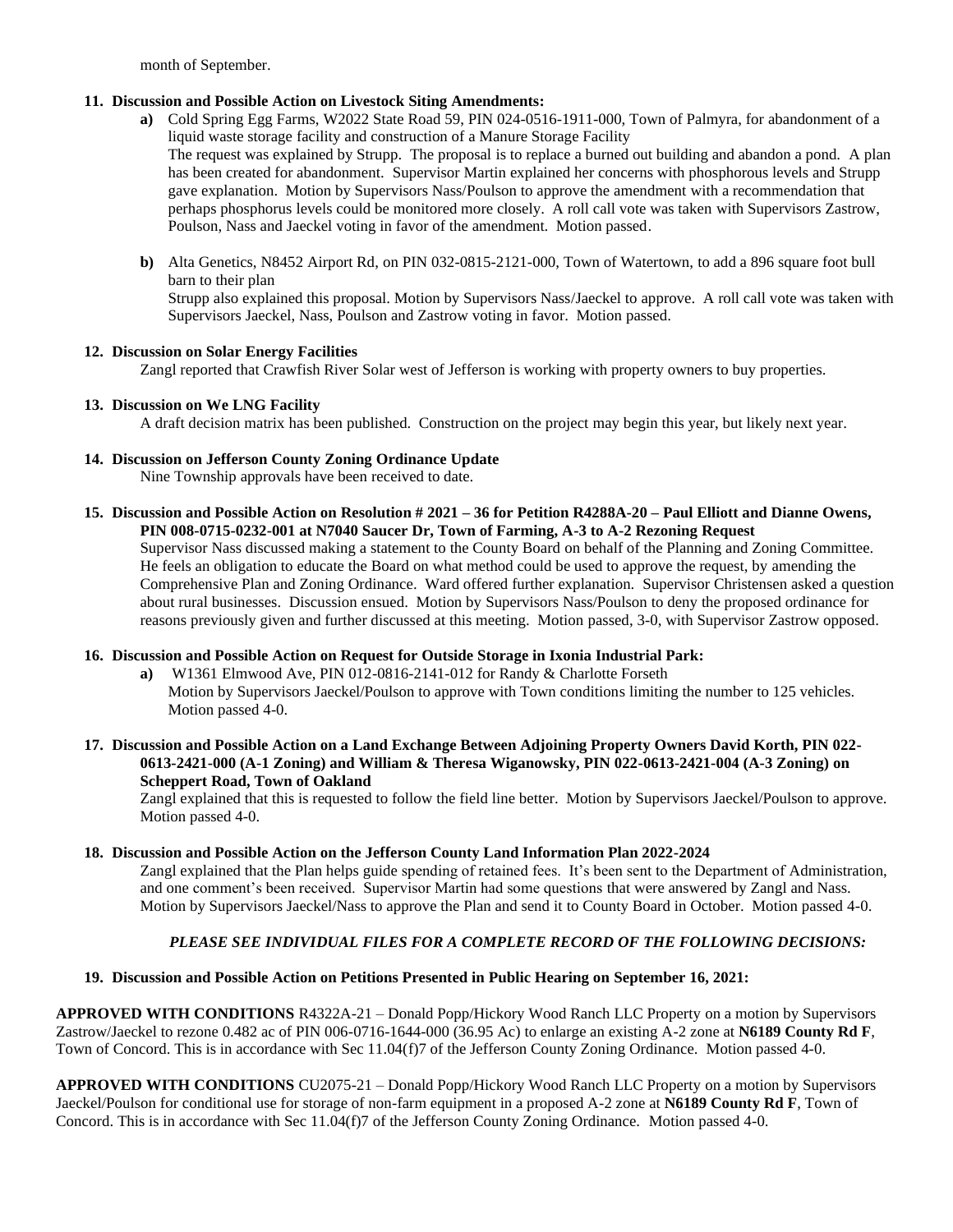**APPROVED WITH CONDITIONS** R4348A-21 – Scott Jilek on a motion by Supervisors Poulson/Jaeckel to rezone 0.421 ac of PIN 016-0514-1513-004 (35 Ac) at **N1538 County Rd K** in the Town of Koshkonong. This is in accordance with Sec 11.04(f)7 of the Jefferson County Zoning Ordinance. Motion passed 4-0.

**APPROVED WITH CONDITIONS** CU2085-21 – Scott Jilek & Amanda Collins on a motion by Supervisors Jaeckel/Poulson for conditional use for a concrete contractor business in a proposed A-2 zone at **N1538 County Rd K,** Town of Koshkonong. This is in accordance with Sec 11.04(f)7 of the Jefferson County Zoning Ordinance. Motion passed 4-0.

**APPROVED WITH CONDITIONS** R4350A-21 – Kimberly & Richard Heine on a motion by Supervisors Jaeckel/Poulson to create a 1-ac lot at the intersection of **Bakertown and North Helenville Rd** in the Town of Farmington from part of PIN 008-0715-3522- 000 (40 Ac). This is in accordance with Sec 11.04(f)8 of the Jefferson County Zoning Ordinance. Motion passed 4-0.

**APPROVED WITH CONDITIONS** R4351A-21 – Katzman Farm Inc on a motion by Supervisors Poulson/Jaeckel to create a 3-ac farm consolidation lot at **N3021 Schmidt Rd,** and 2.5-ac and 3.5-ac building sites adjoining from part of PINs 010-0615-2823-000 (17 ac) and 010-0615-2914-000 (40 Ac) in the Town of Hebron. This is in accordance with Sec 11.04(f)8 of the Jefferson County Zoning Ordinance. Motion passed 4-0.

**APPROVE WITH CONDITIONS** R4352A-21 – Garry Schmidt/Schmidt Family Ag Farm LLC on a motion by Supervisors Nass/Jaeckel to create a 1.03-ac lot on **State Rd 106** in the Town of Hebron from part of PIN 010-0615-3544-000 (33.288 Ac). This is in accordance with Sec 11.04(f)8 of the Jefferson County Zoning Ordinance. Motion passed 4-0.

**APPROVE WITH CONDITIONS** R4353A-21 – Tim Otterstatter/Jean A Rupnow Trust Property on a motion by Supervisors Jaeckel/Zastrow to create a 1.61-ac farm consolidation lot around the home at **N8658 River Valley Rd**, Town of Ixonia from part of PIN 012-0816-1541-000 (40 Ac). This is in accordance with Sec 11.04(f)8 of the Jefferson County Zoning Ordinance. Motion passed 4-0.

**APPROVE WITH CONDITIONS** R4354A-21 – Tim Otterstatter/Jean A Rupnow Trust Property on a motion by Supervisors Jaeckel/Zastrow to create a 1.36-ac new building site on **River Valley Rd** from part of PIN 012-0816-1541-000 (40 Ac) in the Town of Ixonia. This is in accordance with Sec 11.04(f)8 of the Jefferson County Zoning Ordinance. Motion passed 4-0.

**APPROVE WITH CONDITIONS** R4355A-21 – Tim Otterstatter/Jean A Rupnow Trust Property on a motion by Supervisors Jaeckel/Zastrow to rezone 8.64 ac of PIN 012-0816-1541-000 (40 Ac) on **River Valley Rd** in the Town of Ixonia. This is in accordance with Sec 11.04(f)12 of the Jefferson County Zoning Ordinance. Motion passed 4-0.

**APPROVE WITH CONDITIONS** R4356A-21 – Randy & Nancy Vail/Steven & Barbara Bendall Trust Property on a motion by Supervisors Nass/Poulson to create a 1-ac building site near **N8041County Rd Y**, Town of Watertown, from part of PIN 032-0815- 3012-000 (64.543 Ac.) This is in accordance with Sec 11.04(f)8 of the Jefferson County Zoning Ordinance. Motion passed 4-0.

**APPROVE WITH CONDITIONS** CU2087-21 – Jessica & Brian Heinz on a motion by Supervisors Jaeckel/Poulson for conditional use to allow storage of contractor's equipment for tree removal/ trimming in an existing A-2 zone at **N2311 Frommader Rd**, Town of Hebron. A 2,560 square foot shop is being proposed on PIN 010-0515-0124-003 (35.341 Ac). This is in accordance with Sec 11.04(f)7 of the Jefferson County Zoning Ordinance. Motion passed 4-0.

**APPROVE WITH CONDITIONS** CU2088-21 – Old World Investments LLC on a motion by Supervisors Nass/Jaeckel for conditional use for an extensive on-site storage structure in a Community zone, Town of Ixonia, on PIN 012-0816-2513-011 (1.59 Ac). This is in accordance with Sec 11.04(f)9 of the Jefferson County Zoning Ordinance. Motion passed 4-0.

**APPROVE WITH CONDITIONS** CU2089-21 – Old World Investments LLC on a motion by Supervisors Nass/Jaeckel for conditional use for a 4-unit multiple dwelling unit structure with 2 commercial tenant spaces at **N7970 Ski Slide Rd** in a Community zone. The site is in the Town of Ixonia on PIN 012-0816-2513-011 (1.59 Ac). This is in accordance with Sec 11.04(f)9 of the Jefferson County Zoning Ordinance. Motion passed 4-0.

**APPROVE WITH CONDITIONS** CU2091-21 – David P Witte on a motion by Supervisors Nass/Jaeckel for conditional use for an extensive on-site storage structure, 1,536 sq ft and 20' 8" in height at **N853 Long Dr** in the Town of Koshkonong. The site is on PIN 016-0513-2511-021 (1.958 Ac) in a Residential R-2 zone. This is in accordance with Sec 11.04(f)2 of the Jefferson County Zoning Ordinance. Motion passed 4-0.

**APPROVE WITH CONDITIONS** CU2092 -21 – Israel & Sarah Oceguera on a motion by Supervisors Zastrow/Jaeckel for conditional use for a third dog in a Residential R-1 zone at **N3909 Jefferson St** in the Town of Sullivan on PIN 026-0616-1724-008 (0.875 Ac). This is in accordance with Sec 11.04(f)1 of the Jefferson County Zoning Ordinance. Motion passed 4-0.